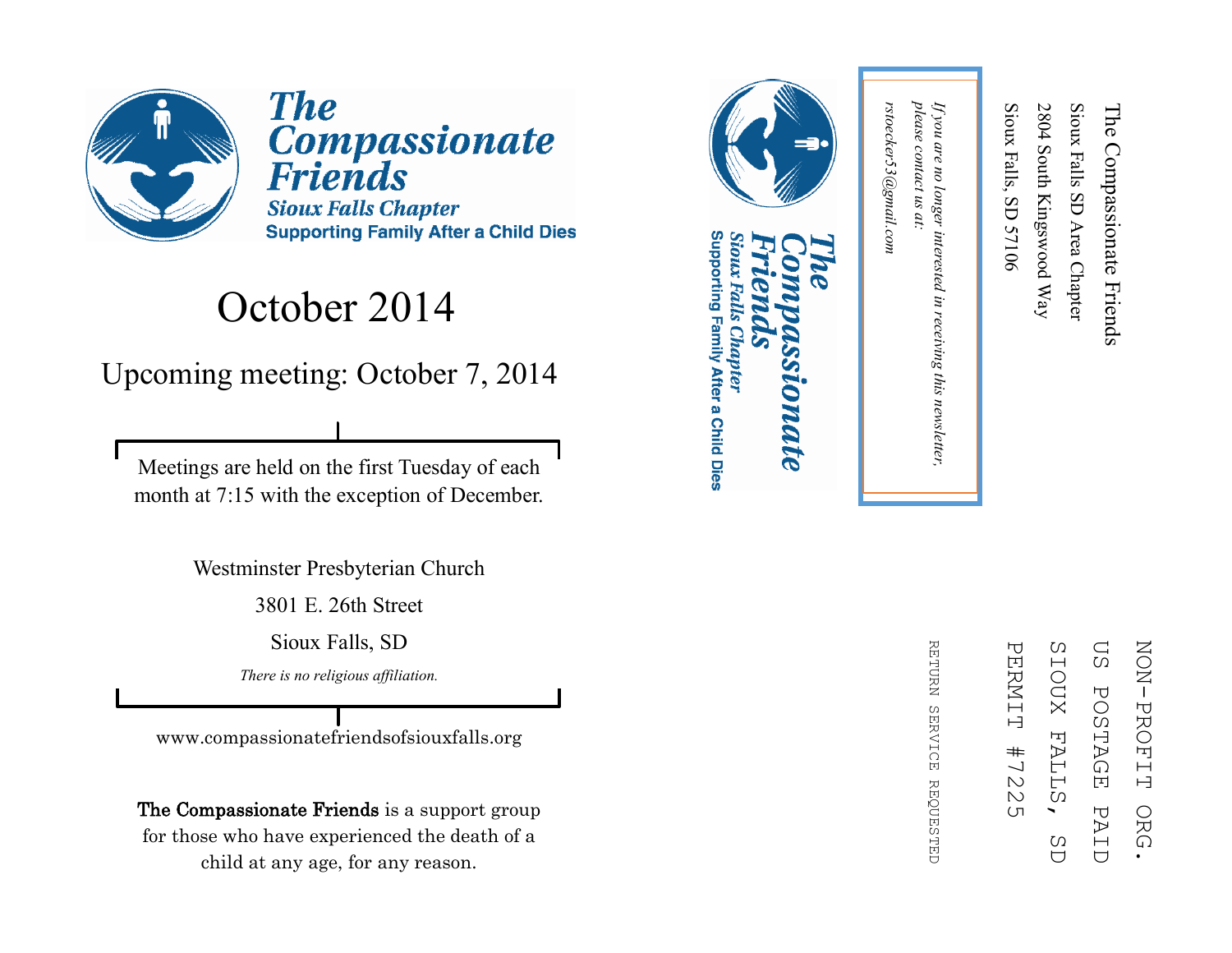

Dr. Watson-Miller

Dr. WatsonDr. Watson-Miller is a Clinical Psychologist who lost her own son while in Graduate School in Miller is a Clinical Psychologist who lost her own son while in Graduate School in weekends. they learn therapeutic techniques. She works from her own private practice on evenings and she teaches psychodynamic psychotherapy and provides supervision to psychiatry residents as private and public sectors. She is on the faculty of USD Sanford School of Medicine where 1997. She graduated from the University of South Dakota in 2002 and has worked in both the private and public sectors. She is on the faculty of USD Sanford School of Medicine where she traches psychodynamic psychotherapy a

and Psychology in 1995 compelled her to honor his memory by completing her education and allowing him to live through her. In her journey through grief, she has gained unique insights into not just coping, but thriving th son standing in the bleachers as she graduated with a Bachelor's of Science by the support of her graduate program, her faith, and encouragement from others. She states, the gifts we have been given with others "Without adversity, we do not know how strong we really are. We have an obligation to share into not just coping, but thriving through adversity. She was gifted through her life experience allowing him to live through her. In her journey through grief, she has gained unique insights son standing in the bleachers as she graduated with a Bachelor's of Science in Criminal Justice Dr Watson in Criminal Justice

Miller without identifying information and will be used in future columns email them to tcfsiouxfalls@yahoo.com. The questions will be forwarded to Dr. Watson-If you would like Dr. Watson-Miller to respond to your questions through this format, please entan utein to teisiouxians@yanoo.com. The questions will be tot watued to DJ, Watson-<br>Miller without identifying information and will be used in future columns. email them to tcfsiouxfalls@yahoo.com. The questions will be forwarded to Dr. WatsonIf you would like Dr. WatsonMiller to respond to your questions through this format, please

differently from parents who don't have your expertise? QUESTION: Did your training as a psychologist prepare you for the grief you faced when your son died? differently from parents who don QUESTION: Did your training as a psychologist prepare you for the grief you faced when your son died? Were you able to cope 't have your expertise? Were you able to cope

ANSWER: On both a personal and professional level, I don't really think anything can prepare us for the death of one of our chil-ANSWER: On both a personal and professional level, I don't really think anything can prepare us for the death of one of our chil-

tured me along the way on multiple levels. demands on me. So the Professional and Personal parts of my life merged. I was blessed with a Department of wise people who nurgram to the University of South Dakota and I helped set up the library. My Professor was understanding and did not put too many close supervision. I spent the first year following my son's death as a Disaster Mental Health Institute Fellow. This was a new Proreceived from my Professors and Colleagues is what helped the most. I did not see clients for about a year and, even then, only under To answer your question on a professional level, I was in the first half of my second year of graduate school. I think the support I demands on me. So the Professional and Personal parts of my life merged. I was blessed with a Department of wise people who nurgram to the University of South Dakota and I helped set up the library. My Professor was understanding and did not put too many close supervision. I spent the first year following my son's death as a Disaster Mental Health Institute Fellow. This was a new Proreceived from my Professors and Colleagues is what helped the most. I did not see clients for about a year and, even then, only under To answer your question on a professional level, I was in the first half of my second year of graduate school. I think the su dren.

low, which are the ripples me. I continue to view this as the "pebble in the pond" effect – Michael's death was a focal point, with many secondary losses to folfivends, and yes, even to those in my Department who never knew Michael personally, except through me and how his death affected newsletters, the initial loss of a child is excruciating to the first responders, the Sheriff who delivered the news, our family, our The personal part is really a unique experience to each individual, even those who did not know my son. As discussed in earlier me. I continue to view this as the "pebble in the pond" effect – friends, and yes, even to those in my Department who never knew Michael personally, except through me and how his death affected newsletters, the initial loss of a child is excruciating to the first responders, the Sheriff who delivered the news, our family, our tured me along the way on multiple levels.<br>The personal part is really a unique experience to each individual, even those who did not know my son. As discussed in earlier Michael's death was a focal point, with many secondary losses to fol-

I do believe that Michael's death enhanced the gifts I was already given. I don't necessarily subscribe to Kubler-Ross's Stages of I let him live through me. My column is his gift to you, with compassion always. his death, the gifts given by the wisdom and support of others, and, most importantly, Michael's legacy to me. He is always close and Grief. What I did with his death was to embrace it, feel the pain, and integrate the loss into who I am today. I am blessed by life and I let him live through me. My column is his gift to you, with compassion always.his death, the gifts given by the wisdom and support of others, and, most importantly, Michael's legacy to me. He is always close and Grief. What I did with his death was to embrace it, feel the pain, and integrate the loss into who I am today. I am blessed by life and Iow, which are the ripples.<br>'I do believe that Michael's death enhanced the gifts I was already given. I don't necessarily subscribe to Kubler Ross's Stages of

sudgestions Dr. Watson-Miller. DISCLAIMER: suggestions to the recipients of this newsletter. DISCLAIMER: The responses published in the newsletter in no way suggest that there<br>is a therapeutic relationship between the individual who submitted the question and<br>Dr. Watson-Miller. The responses are written for the pu Dr. Watson is a therapeutic relationship between the individual who submitted the question and ່ທ  $\omega$ therapeutic Phe  $\overline{C}$ ehe responses relationship between The responses are written for the recipients published in  $\frac{0}{10}$ this the newsletter the newsletter individual who submitted the question purpose of providing general  $\overline{u}$ no way suggest that there and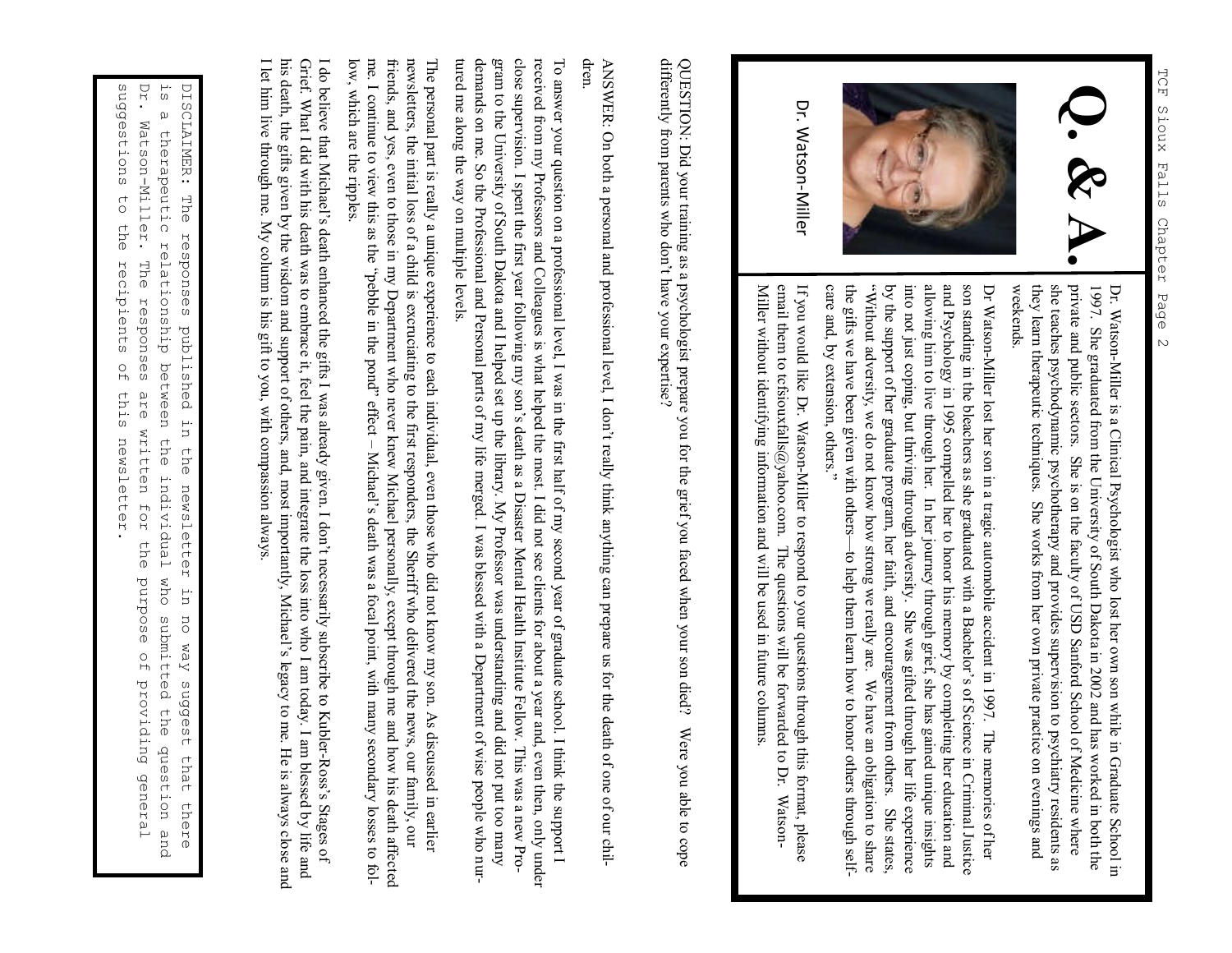| child's birthday. | about your child during the month of your | pictures and anything you wish to share | will have a table set up for you to bring | As part of remembering our children, we |
|-------------------|-------------------------------------------|-----------------------------------------|-------------------------------------------|-----------------------------------------|
|-------------------|-------------------------------------------|-----------------------------------------|-------------------------------------------|-----------------------------------------|

| י<br>2           |                               |
|------------------|-------------------------------|
|                  | I'CH Leaders for Sioux Falls: |
|                  |                               |
|                  |                               |
| <b>VLANT 101</b> |                               |
|                  |                               |
|                  |                               |
|                  |                               |

Ruth Stoecker 605-201-1426 Ruth Stoecker 605 rstoecker53@gmail.com rstoecker53@gmail.com

Peggy Peggy Mastel 605mpastel@sio.midco.net mpastel@sio.midco.net -351-8823

Kristin Seruyange 605kristin.tcf@gmail.com kristin.tcf@gmail.com -610-9432

The Compassionate Friends **The Compassionate Friends** -969-0010

National Office: 877-969-0010 www.compassionatefriends.org www.compassionatefriends.org National Office: 877

## The Gift of Love **The Gift of Love**

month so that they may be included in the folmonth so that they may be included in the fol-Please send in love gifts by the 5th of the Please send in love gifts by the 5th of the lowing month's newsletter. lowing month's newsletter.

Your donation is greatly appreciated. Your donation is greatly appreciated.

In Memory of: \_\_\_\_\_\_\_\_\_\_\_\_\_\_\_\_\_\_\_\_\_\_\_ Love Gift Amount:\_\_\_\_\_\_\_\_\_\_\_\_\_\_\_\_\_\_\_\_\_\_\_ Submitted by: \_\_\_\_\_\_\_\_\_\_\_\_\_\_\_\_\_\_\_\_\_\_\_ Address: \_\_\_\_\_\_\_\_\_\_\_\_\_\_\_\_\_\_\_\_\_\_\_ Send your love gift to:

Joyce Buseman, TCF Treasurer Joyce Buseman, TCF Treasurer

1041 Lincoln St. 1041 Lincoln St.

Centerville, SD 57014 Centerville, SD 57014

sincerely thank Pastor Val for her time in coming to our meeting and tering on faith and God and how they relate to the grief process thoughtful and helpful discussion was led by Pastor Val Putnam cenmet on September 2, 2014, with 18 members in attendance. A The September meeting of the Compassionate Friends of Sioux Falls for her compassionate answers to difficult questions for her compassionate answers to difficult questions. sincerely thank Pastor Val for her time in coming to our meeting and tering on faith and God and how they relate to the grief process. We thoughtful and helpful discussion was led by Pastor Val Putnam cenmet on September 2, 2014, with 18 members in attendance. A The September meeting of the Compassionate Friends of Sioux Falls We

## The Compassionate Friends Credo **The Compassionate Friends Credo**

cumstances. We are a unique family because we represent many races, creeds, and relationships. We are young, and we are old no hope. Some of us have found our faith to be a source of strength, while some of us are struggling to find answers. Some of us cumstances. We are a unique family because we represent many races, creeds, and relationships. We are young, and we are old. are angry, filled with guilt or in deep depression, while others radiate an inner peace. But whatever pain we bring to this gather. are angry, filled with guilt or in deep depression, while others radiate an inner peace. But whatever pain we bring to this gatherno hope. Some of us have found our faith to be a source of strength, while some of us are struggling to find answers. Some of as the doubts, and help each other to grieve as well as to grow. We Need Not Walk Alone. We Are The Compassionate Friends. died. We are all seeking and struggling to build a future for ourselves, but we are committed to building a future together. We Some of us are far along in our grief, but others still feel a grief so fresh and so intensely painful that they feel helpless and see reach out to each other in love to share the pain as well as the joy, share the anger as well as the peace, share the faith as well as the doubts, and help each other to grieve as well as to grow. We Need Not Walk Alone. We Are The Compassionate Friends. reach out to each other in love to share the pain as well as the joy, share the anger as well as the peace, share the faith as well died. We are all seeking and struggling to build a future for ourselves, but we are committed to building a future together. ing of The Compassionate Friends, it is pain we will share, just as we share with each other our love for the children who have Some of us are far along in our grief, but others still feel a grief so fresh and so intensely painful that they feel helpless and see pain becomes my pain, just as your hope becomes my hope. We come together from all walks of life, from many different cirwith hope. The children we mourn have died at all ages and from many different causes, but our love for them unites us. Your with hope. The children we mourn have died at all ages and from many different causes, but on the died at all ages using the move for the move for the move for the many different causes, but on the move for the move for th We need not walk alone. We are The Compassionate Friends. We reach out to each other with love, with understanding, and ing Of The Compassionate Friends, it is pain we will share, just as we share with each other our love for the children who have  $\kappa$ pain becomes my pain, just as your hope becomes my hope. We come together from all walks of life, from many different cir-We need not walk alone. We are The Compassionate Friends. We reach out to each other with love, with understanding, and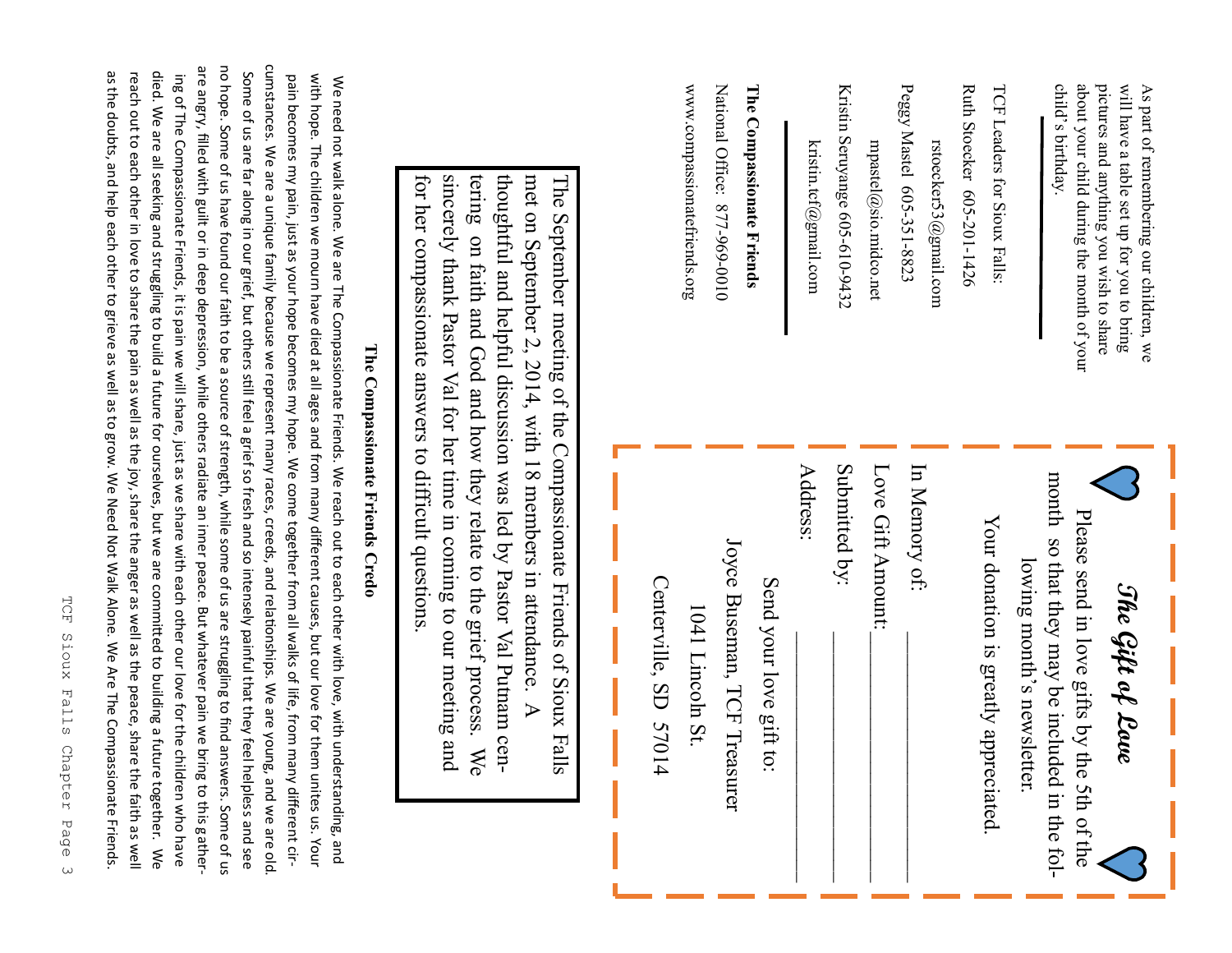#### **From the Editor**From the Editor

have a newfound respect for what you have been doing! your faithful years of putting together this newsletter. After only one month of doing it myself, I Hi, I am Kristin, the new editor of the newsletter. I want to start off by saying thanks to Brenda for have a newfound respect for what you have been doing! your faithful years of putting together this newsletter. After only one month of doing it myself, I Hi, I am Kristin, the new editor of the newsletter. I want to start off by saying thanks to Brenda for

those errors affected. Please accept my sincere apologies I have had several errors from last month pointed out to me, and I want to apologize to those whom those errors affected. Please accept my sincere apologies. I have had several errors from last month pointed out to me, and I want to apologize to those whom

there. those suggestions come from someone who understands firsthand what we are going through lots of suggestions of books that others think would be helpful for us, but it is most helpful when books or movies related to grief that you have seen. As often happens to a griever, we can receive make the newsletter more personal. We also would like to invite you to write a review of any ways welcomed contributions of poetry or other writings, as it is nice to have things like that that vide a brief description of the previous month's meeting in order to include members who weren't We have some new ideas that we are hoping to bring to the newsletter. We will be starting to prothose suggestions come from someone who understands firsthand what we are going through. lots of suggestions of books that others think would be helpful for us, but it is most helpful when books or movies related to grief that you have seen. As often happens to a griever, we can receive make the newsletter more personal. We also would like to invite you to write a review of any ways welcomed contributions of poetry or other writings, as it is nice to have things like that that there. We would also like to solicit your help in filling the pages of the newsletter. We have al vide a brief description of the previous month We have some new ideas that we are hoping to bring to the newsletter. We will be starting to pro-We would also like to solicit your help in filling the pages of the newsletter. We have al-'s meeting in order to include members who weren't

newsletter. After all, it is a newsletter that we all share! on the previous page to correspond with me if you have any suggestions for me to improve the newsletter. After all, it is a newsletter that we all share! on the previous page to correspond with me if you have any suggestions for me to improve the Those are just a couple of things I wanted to bring up. I hope you will use my email address listed Those are just a couple of things I wanted to bring up. I hope you will use my email address listed  $\sim$ Sincerely, Kristin Seruyange  $\sim$ Sincerely, Kristin Seruyange

# HONORARY ASSOCIATES OF COMPASSIONATE FRIENDS **HONORARY ASSOCIATES OF COMPASSIONATE FRIENDS**

Sponsors are considered Honorary Associates of our organization and are recognized at the level of their Sponsors are considered Honorary Associates of our organization and are recognized at the level of their donation. We would like to offer our sincere aand grateful appreciation to the following supporters: יניו צי  $\frac{1}{2}$  $\ddot{t}$ .  $f_{\alpha}$ 

|                         | conation. We would like to orier our sincere aand graterul appreciation to the following supporters: |                                    |                          |
|-------------------------|------------------------------------------------------------------------------------------------------|------------------------------------|--------------------------|
| <b>DIAMOND (\$500)</b>  | GOLD (\$150)                                                                                         | <b>SILVER (\$100)</b>              | <b>BRONZE (\$50)</b>     |
| First Premier Bank      | Sisson Printing                                                                                      | <b>Catholic Family Services</b>    | Kahler Funeral Home      |
|                         | Soil Technologies, Inc.                                                                              | Family Memorials by Gibson         | Dr. Richard Howard       |
|                         | George Boom Funeral Home                                                                             | Hofmeister-Jones Funeral           | Krudson & Buseman Insur- |
| <b>PLATINUM (\$250)</b> | Dindot-Klusman Funeral                                                                               | Home                               | ance                     |
|                         | Home                                                                                                 | Weiland Funeral Chapel             | <b>Shaffer Memorials</b> |
| Diamond Mowers, Inc.    | Heritage Funeral Home                                                                                | Miller Funeral Home                |                          |
| DE & TS (Josh Fieler)   | sionals<br>Julie Job—Re/Nax Profes-                                                                  | Key Real Estate—Jim A Carl-<br>uos |                          |
|                         |                                                                                                      | Minnehaha Funeral Home             |                          |
|                         |                                                                                                      | Hartquist Funeral Home             |                          |
| Special thanks to:      |                                                                                                      |                                    |                          |
|                         | WESTMINSTER PRESBYTERIAN CHURCH-hosting our monthly meetings                                         |                                    |                          |
|                         | MILLER FUNERAL HOME-providing cookies for our meetings                                               |                                    |                          |
|                         | AVERA MCKENNAN HOSPITAL AND UNIVERSITY HEALTH CENTER—donating the printing of our newsletters        |                                    |                          |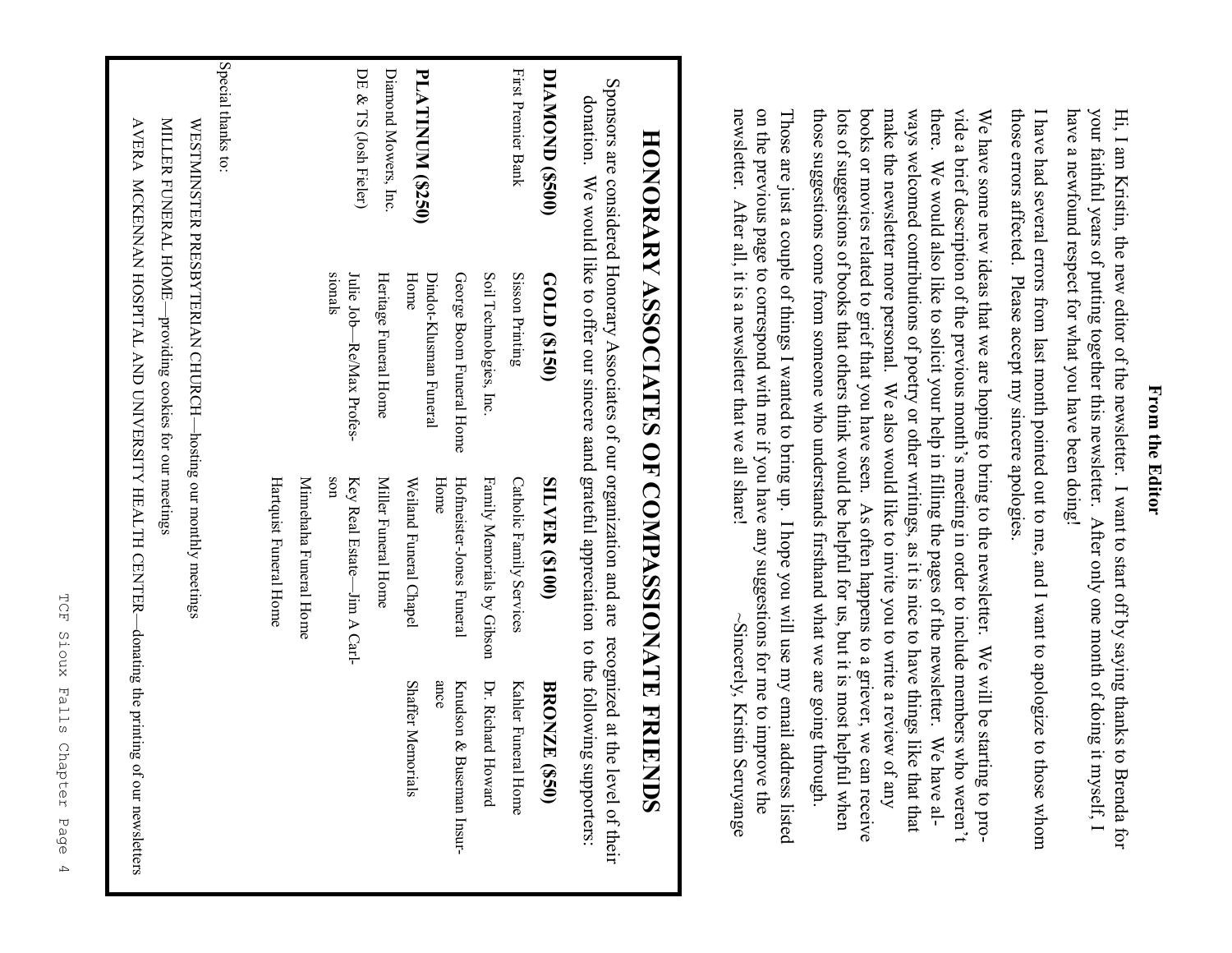### An Ugly Pair of Shoes **An Ugly Pair of Shoes**

I am wearing a pair of shoes. I am wearing a pair of shoes. Uncomfortable shoes Uncomfortable shoes. They are ugly shoes. They are ugly shoes. I hate my shoes I hate my shoes.

That I do not think I can take another step That I do not think I can take another step. And each day I wish I had another pair. And each day I wish I had another pair. Some days my shoes hurt so bad Some days my shoes hurt so bad Each day I wear them, Each day I wear them,

I can tell in others eyes that they are glad I can tell in others eyes that they are glad  $\overline{\phantom{0}}$ I get funny looks wearing these shoes. get funny looks wearing these shoes. They are my shoes and not theirs. They are my shoes and not theirs. They are looks of sympathy Yet, I continue to wear them Yet, I continue to wear them. They are looks of sympathy.

To learn how awful my shoes are might make them uncomfortable might make them uncomfortable. To learn how awful my shoes are They never talk about my shoes. To truly understand these shoes They never talk about my shoes. To truly understand these shoes You must walk in them You must walk in them.

I now realize that I am not the only one I now realize that I am not the only one There are many pairs in the world There are many pairs in the world. You can never take them off. You can never take them off. But, once you put them on, But, once you put them on, who wears these shoes who wears these shoes.

> Some have learned how to walk in them Some women are like me and ache daily Some have learned how to walk in them Some women are like me and ache daily so they don't hurt quite as much. so they don't hurt quite as much. As they try to walk in them. As they try to walk in them.

before they think of how much they hurt before they think of how much they hurt. No woman deserves to wear these shoes No woman deserves to wear these shoes. Some have worn the shoes so long Some have worn the shoes so long that days will go by that days will go by

the strength to face anything the strength to face anything. These shoes have given me These shoes have given me Yet, because of the shoes Yet, because of the shoes I am a stronger woman. I am a stronger woman.

They have made me who I am They have made me who I am. in the shoes of a woman in the shoes of a woman who has lost a child! who has lost a child! I will forever walk [ will forever walk

*Author Unknown* Author Unknown

#### Thought for the Day **Thought for the Day**

It is not easy returning to the world of normalcy when your world is so upside down. It is not easy to stop being a mother or father to your child that has died. The thought for the day is a word **patience**  patience with yourself who suddenly and powerlessly has been thrown into this horrid nightmare; patience with your spouse who always seems to be having an up day when you are having a down day; patience with relatives and friends who wish to help but seem to hurt with hollow advice and logical words; and patience with time, for it takes time to adjust, and time can move so slowly. **PATIENCE!**

**TCF** TCF Sioux Falls Chapter Page 5 Sioux Falls Chapter Page  $\cup$ 

*Rose Moen*

*TCF Carmel*

*FCF Carmel-Indianapolis, IN*<br>*TCF Carmel-Indianapolis, IN* 

*Indianapolis, IN*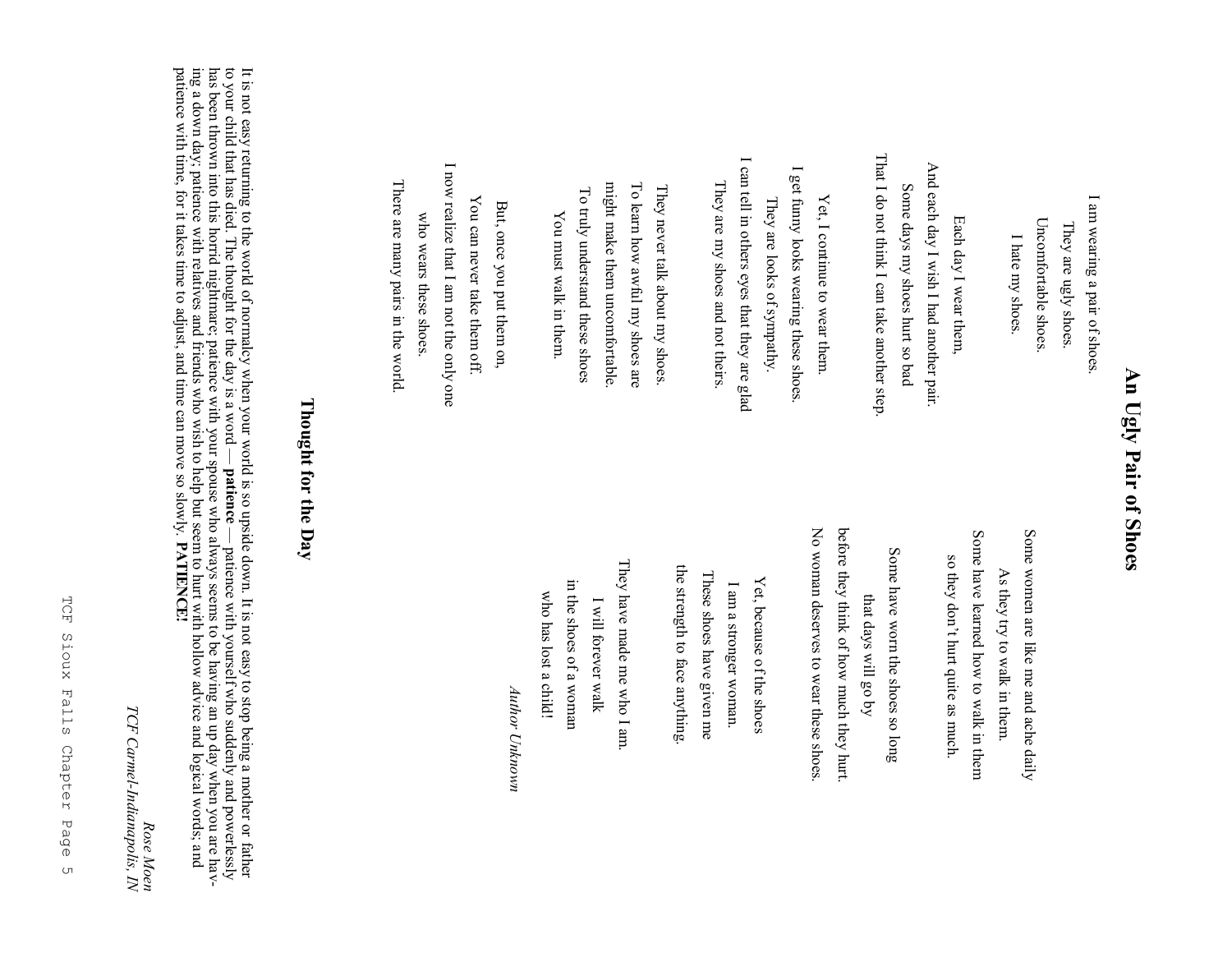#### Two Years **Two Years**

Since you were called to Heaven's gate Since you were called to Heaven's gate So suddenly to the Master's Light So suddenly to the Master's Light In a few days it will be two years So warm, so bright, and so great In a few days it will be two years So warm, so bright, and so great

For you sped straight to Heaven above When God called, you flew like a dove For you sped straight to Heaven above When God called, you flew like a dove Nor to ask for another day Nor to ask for another day Not to look back Not to look back

Over the glorious hills, forests, and sea Over the glorious hills, forests, and sea To fly beneath your silvery wings Oh, the happiness Heaven brings To fly beneath your silvery wings Oh, the happiness Heaven brings How wonderful it must be How wonderful it must be

And long for the time we meet again And long for the time we meet again In eternity, drawing ever so near In eternity, drawing ever so near We carry all the heartaches We carry all the heartaches For we miss you so dear For we miss you so dear

Donald Moyers *Donald Moyers*TCF Galveston County, TX *TCF Galveston County, TX*

#### Halloween Magic **Halloween Magic**

Halloween has always been a special holiday time. I regret that our son only had a oneHalloween has always been a special holiday time. I regret that our son only had a one-time experience at this magical time of year. I remember—as though it were yesterday—the wonder in his face, how he tried to eat the c time experience at this magical time of year. I remember—as though it were yesterday—the wonder in his face, how he tried to eat the candy through his mask, how he and thank you without coaxing. Then I think of all the parents whose child never had the opportunity and I am grateful for that one time.

me. As I watch the trees around me, I am reminded that there is a beauty even in their dying leaves. There's a special aroma, a one time. It's hard watching all the other children trick $\frac{1}{2}$ treating, and yet there is something special about this season that comforts

breathtaking color scheme, and if you listen, a rustling in the air. I believe there is a message in fall. I believe God wants us to

know that death is like a change of seasons, that our children now know far more beauty than we can ever imagine.

Like the tree that lives on through the barren winter and comes alive again in spring, our children are not gone. They live!

Nancy Cassell *Nancy Cassell*

*TCF, Monmouth Co., NJ*

TCF, Monnouth Co., NJ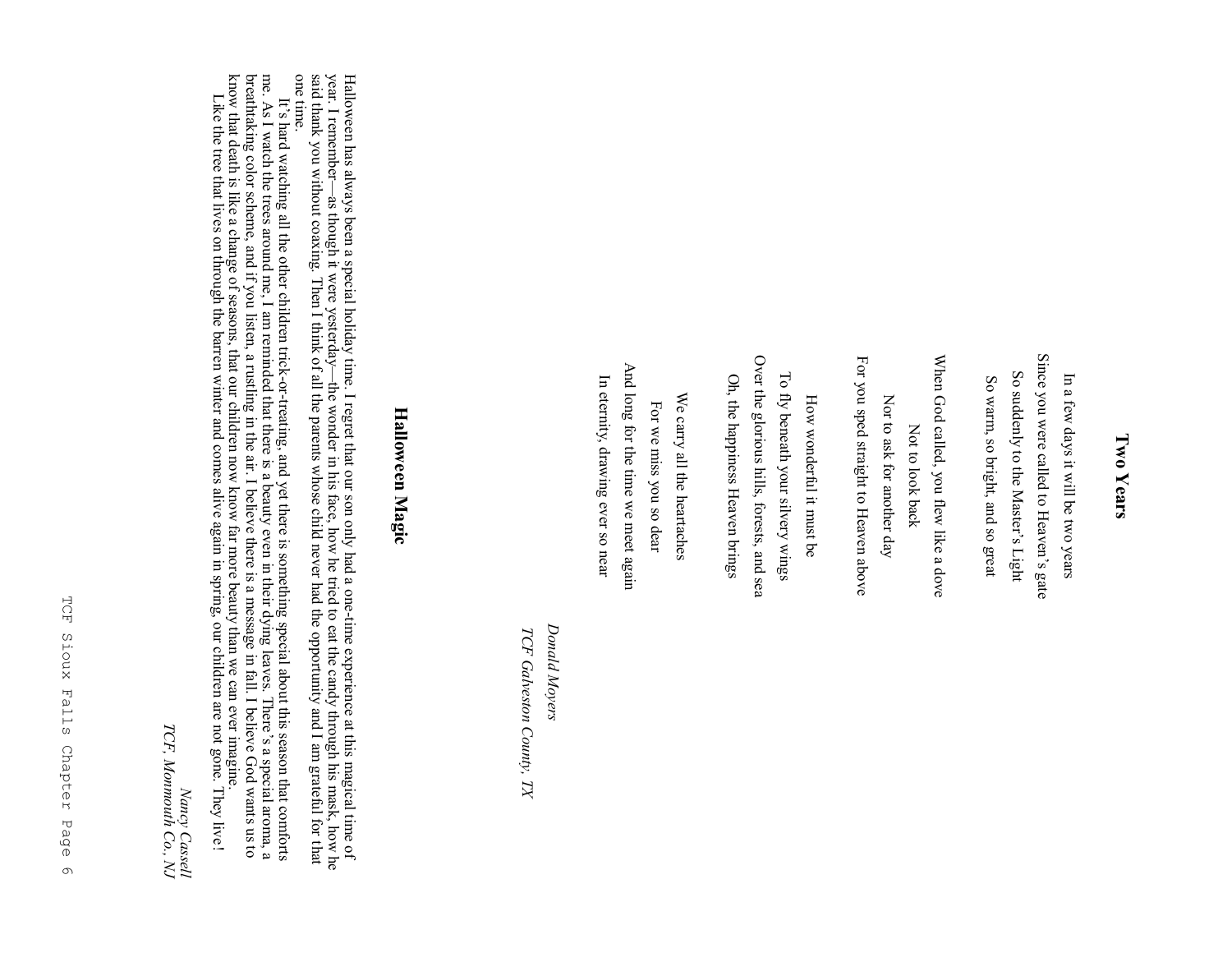## **Grandparents Remembrance Grandparents Remembrance**

is in their healing that our hearts find comfort. their distress, we begin the journey to heal together. We continue to be their guardians. We allow traditions to change to accommodate their loss. We support the new ones, which symbolize the small steps on their journey. need the time and space to face our own broken hearts. We have been robbed of the special tender touch a grand-<br>parent shares with a grandchild, and we have lost a symbol of our immortality. As we walk by our child's side, parent shares with a grandchild, and we have lost a symbol of our immortality. As we walk by our child is in their healing that our hearts find comfort. change to accommodate their loss. We support the new ones, which symbolize the small steps on their journey. It their distress, we begin the journey to heal together. We continue to be their guardians. We allow traditions to we both give and draw strength. We reach into their hearts to comfort them, and when they reach out to us in need the time and space to face our own broken hearts. We have been robbed of the special tender touch a grandand at times we feel powerless to help. We seek to comfort our children in the depths of their grief and yet we We are the grieving grandparents, the shepherds of our children and grandchildren's lives. Our grief is two-fold

TCF Rutland, VT *TCF Rutland, VT* Susan Mackey *Susan Mackey*

## A Native American Lesson in Grief **A Native American Lesson in Grief**

One of the most common questions that family and friends ask is how long does it take to "get over" the death of a loved one. Native American culture holds many lessons about grief and its duration. The Native American leg vices of the Shoshone vices of the Shoshone. end of the Caterpillar people holds lessons for us all in grief. This legend is traditionally told during funeral sera loved one. Native American culture holds many lessons about grief and its duration. The Native American leg-One of the most common questions that family and friends ask is how long does it take to "get over" the death of  $\alpha$ 

suffered too long. 'Now,' he told her, 'is the time for you to step into a new world of beauty.' He dapped his hands and the caterpillar woman burst forth as a butterfly. Her world of beauty.' He clapped his hands and the a circle she ended up where she had started. The Creator looked down upon her and told her that she had pulled her sorrow around her like a shawl. She walked and mourned for a year and because the world is died the caterpillar woman was overcome by her grief. In her remorse she withdrew into herself and "Long ago, there were two caterpillar people who loved each other very much. When the caterpillar man and color. clapped his hands and the caterpillar woman burst forth as a butterfly. Her world was now full of beauty "Long ago, there were two caterpillar people who loved each other very much. When the caterpillar mandied the caterpillar woman was overcome by her grief. In her remorse she withdrew into herself and pulled her sorrow aro

becomes more upbeat and the women dance to represent the fluttering of the wings dancer returns where she begun the dancers open their arms and display the brightly colored shawls. The song Many Native American tribes see the butterfly as a symbol of everlasting life. The Wilk-wilk Waashaashut or the Butterfly Dance enacts this legend. Young women line up single file and pull their shawls over their heads to becomes more upbeat and the women dance to represent the fluttering of the wings. the Butterfly Dance enacts this legend. Young women line up single file and pull their shawls over their heads to Many Native American tribes see the butterfly as a symbol of everlasting life. The Wiliki dancer returns where she begun the dancers open their arms and display the brightly colored shawls. The song cover them. This represents the caterpillar in the cocoon. The drummers sing and drum sadly. After the head wilik Waashaashut or

want definite answers or a quick fix we should heed the wisdom these legends impart and let us work through Another saying of the Warm Spring Native American tribe is to compare the death of a loved one to a landslide "When your road is blocked by a landslide, you clear it by taking away one rock at a time." In a time, when we grief at our own pace. grief at our own pace. want definite answers or a quick fix we should heed the wisdom these legends impart and let us work through Another saying of the Warm Spring Native American tribe is to compare the death of a loved one to a landslide. "When your road is blocked by a landslide, you clear it by taking away one rock at a time." In a time, when we

Trudy Weathersby, RN, M.Ed. *Trudy Weathersby, RN, M.Ed.*

Online Guide for about.com at http://dying.about.com/health/dying/mbody.htm Trudy Weathersby, RN, M.Ed. is an active licensed Registered Nurse and the Death and Dying *Online Guide for about.com at Trudy Weathersby, RN, M.Ed. is an active licensed Registered Nurse and the Death and Dying http://dying.about.com/health/dying/mbody.htm*

\* Reference: Tafoya, Terry, "The Widow as Butterfly, Innovative Approaches for Bereavement<br>Based on Native American Tradition," The Director, February, 1998. *Based on Native American Tradition," The Director, February, 1998. \* Reference: Tafoya, Terry, "The Widow as Butterfly, Innovative Approaches for Bereavement*